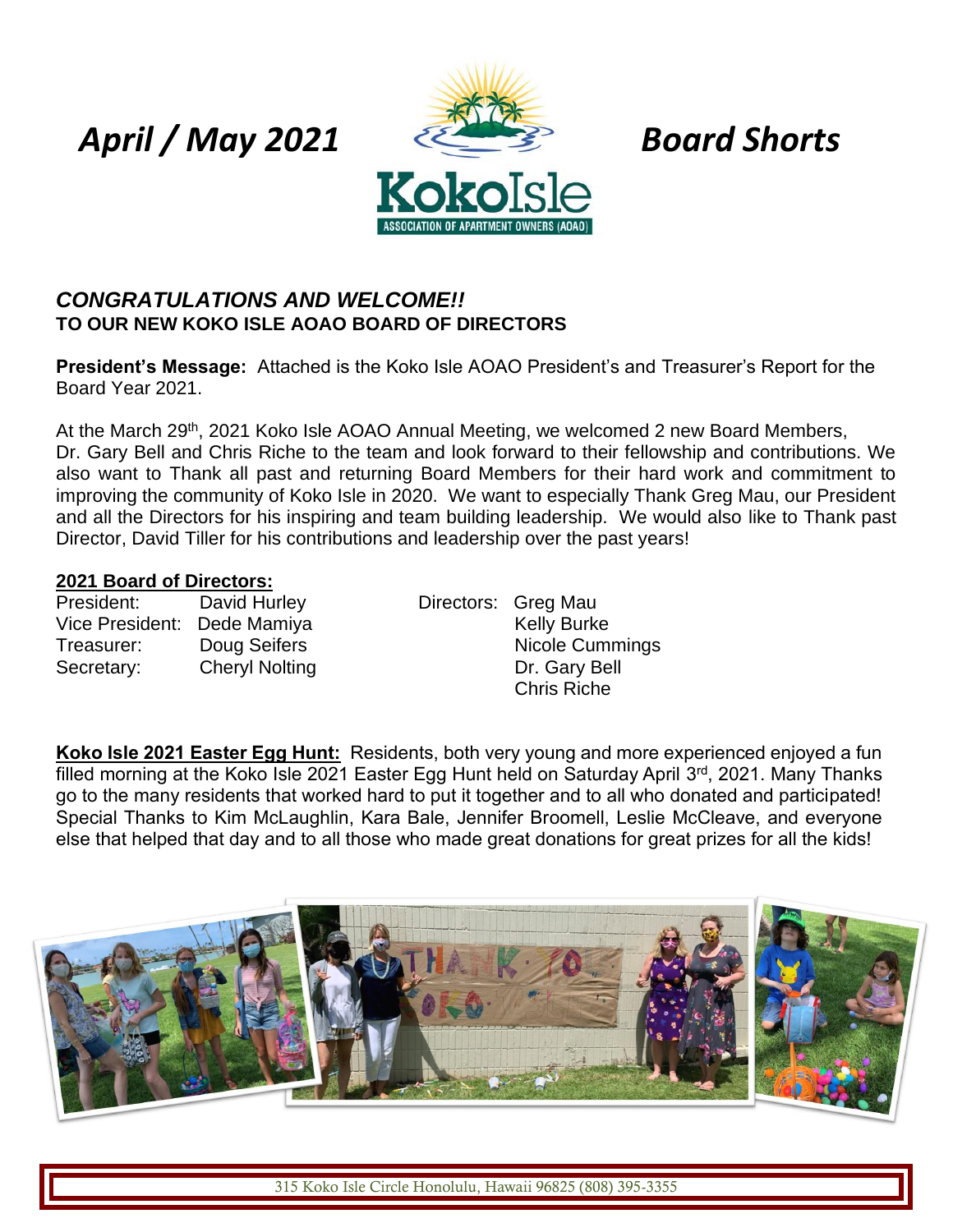### **PROJECTS IN PROCESS:**

**Coconut Tree Trimming:** It is that time again, we need to trim our Coconut trees. Hawaii Vista Masterscape, our contractor is scheduled for the week of May 10<sup>th</sup>, 2021 (weather permitting). Please be aware that trucks & other equipment will be on the roadside, please drive with caution.

If you have trees in your privacy area that you would like or need to trim or removed, you can call Hawaii Vista Masterscape Tom Emilio directly at 808-384-8555 to schedule an evaluation and quote.

#### **COMMUNITY UPDATE:**

- 1. **Pool, Gym, & Club House Open:** After several months in Tier 3, Oahu continues to loosen and adjust restrictions in Tier 3. The Koko Isle Board of Directors and Hawaiiana Management Company reviewed the changes and updated our current Koko Isle COVID-19 Rules to comply with the new Tier 3 Allowances.
- 2. **Carport Inspections:** The Koko Isle AOAO Board would like to thank all residents for cleaning up their carports and working hard to bring your carports into compliance with the House Rules. It was very impressive to see neighbors cleaning up to make our neighborhood a proud place to live and visit.
- 3. **Use of Premises - Parks:** Reminder to all residents when using the Koko Isle Parks, please be aware of House Rules related to prohibited private events, excessive noise, wheeled toys on the Central Park walkway & no playing on the Koko Isle trees nor roadway.
- 4. **Community Website FrontStep:** Koko Isle encourages every unit resident to register with the new Community Website FrontStep through Hawaiiana. This service-oriented website gives owners the ability to view account balances, make payments, and receive notices and bulletins from the AOAO on Community issues. There is also a FREE App to use on your phone or pad!

To register for this service, simply fill out an online enrollment request form at ownerenrollment.hmcmgt.com. Once this form is submitted, you will receive an invitation via email to complete the enrollment process. Just follow the link and instructions provided in your email invitation. For additional questions or personalized assistance regarding the owner registration process, please visit www.hmcwebsupport.com. We hope that this service will provide you with an easy and convenient way to access the information you need!

#### **Approved Koko Isle Board Meeting Minutes:** Available in Resident Manager's Office.

**Up Coming Events:** 

Building & Grounds Committee Meeting: May 12<sup>th</sup>, 2021 Wednesday

**Koko Isle Board Zoom Meeting: May 27<sup>th</sup>, 2021 Thursday 6:00pm** 

**Holiday Memorial Day** – May 31<sup>st</sup>, 2021 Monday Koko Isle Office will be Closed

Distributed 5/7/2021

315 Koko Isle Circle Honolulu, Hawaii 96825 (808) 395-3355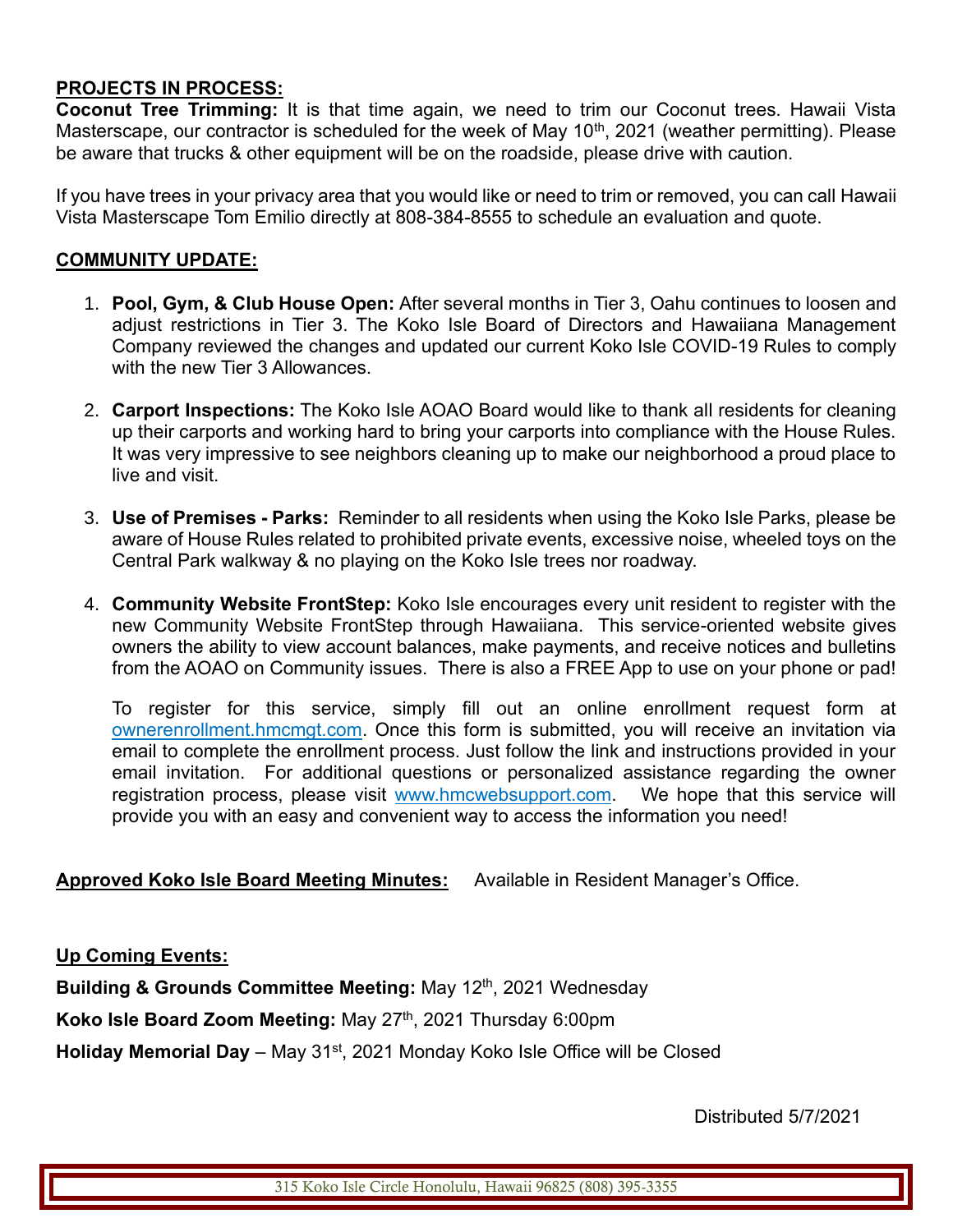

Koko Isle President's Report 2021 March 29, 2021

I'd like to thank everyone for either coming out and attending our second COVID restricted Annual Meeting in person or turning in your proxies so we can have a quorum as we continue a slower than ideal return to normal. For this shortened board year of only 8 months, all board and numerous committee meetings have continued exclusively over Zoom meetings and while it's taken some time to get used to, it has not held the board back from long hours and spirited debate.

Here are some of our accomplishments and my commentary:

- 1. Our paver project continued after a long pause where our contractor experienced significant COVID delays. The project is now 90% finished with just the 100 and 300 blocks remaining. While we are generally pleased with the results, there are still final inspections and punch list work to be addressed after the last areas are installed.
- 2. We also continued the process of repairing and replacing common element sewer lines whenever problems were identified as with the asphalt removed is still the most cost-efficient time to do the work.
- 3. We completed installation of our new streetlights. The permit process was absolutely terrible and subjected to COVID delays as well, but we finally got approval and finished them up.
- 4. The first phase of upgrades to our security camera systems were completed. We do have additional improvements planned with the goal of being able to monitor the entire circle of the main road being the next objective.
- 5. Recently, we placed the order for new pool and clubhouse furniture that was selected by the clubhouse committee around 2 years ago. With COVID limiting pool and clubhouse usage and the uncertainty of the total cost of the clubhouse repairs, we had put the order on hold, but given the delivery lead times, optimism in the bids, and timing for the clubhouse renovation project, we placed the order for the furniture.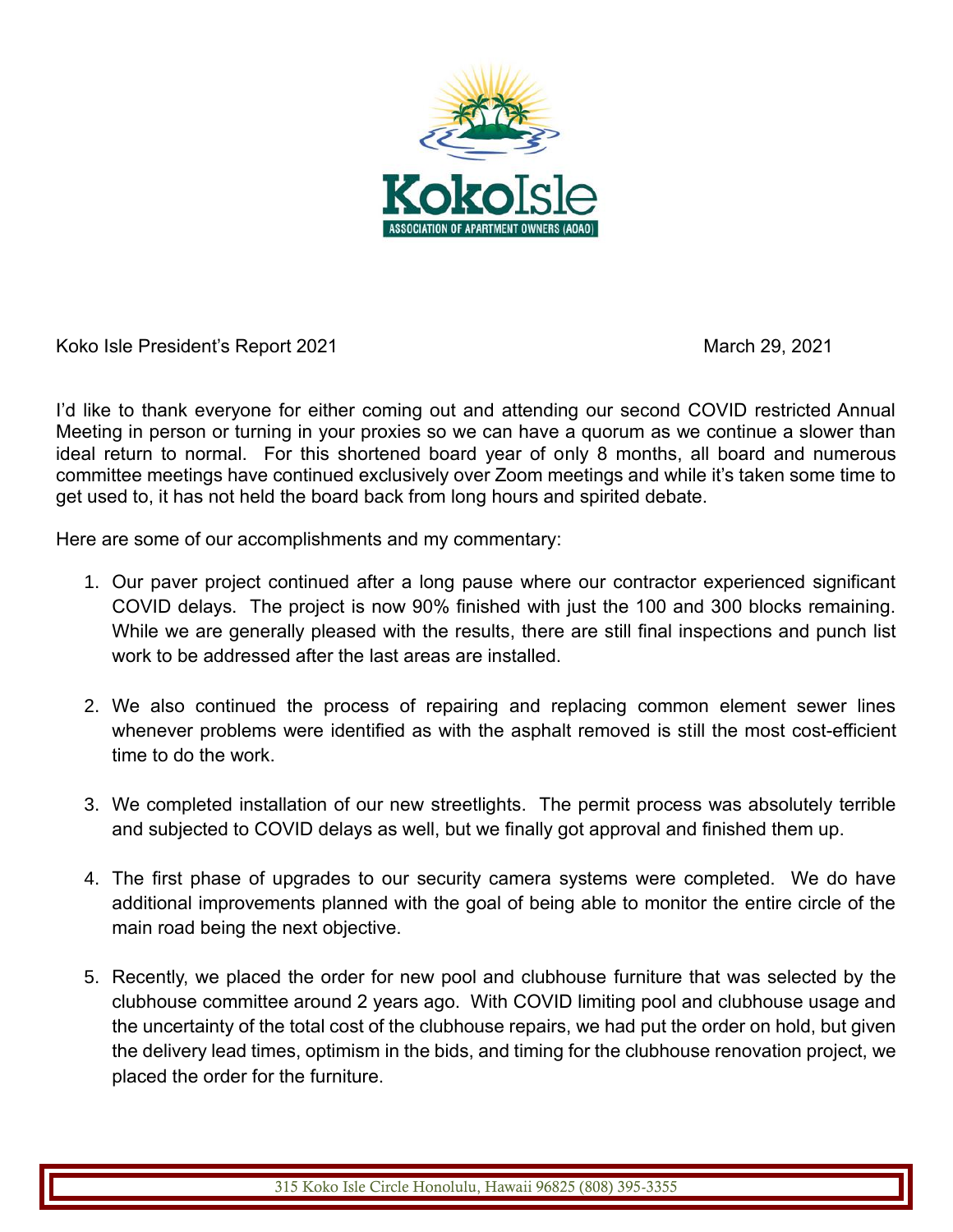- 6. After substantial study and research of our flood insurance options led by Cheryl Nolting, the board unanimously chose to cancel flood insurance for interior buildings that were outside of the flood zone saving around \$25,000 a year with rates that have been increasing every year. While we understand that this alarmed some residents, after looking closely at the issue we felt this was in the best interest of the entire Koko Isle community and would like to remind everyone that the entire AOAO is responsible for maintaining all the common element buildings so this action does not in any way favor waterfront or parkside units. All unit owners are financially responsible for every building at Koko Isle in a 1/124<sup>th</sup> share and are all in this together financially should anything unlikely and catastrophic happen.
- 7. We began another round of House Rule changes and circulated them for comment. First time board member and documents committee head Dede Mamiya has been a tremendous contributor to the quality of work output of the entire board with her extensive experience in writing rules and regulations professionally. While needing to incorporate the previous year's unfinished changes, for the first time in my time at Koko Isle, the changes were delivered to owners with each specific change laid out and some level of justification included. I think, it is because of this level of organization and transparency, that we received far more comments to this set of changes than to the last 3 sets of revisions combined. Some of the comments pointed out some unintended consequences, and many showed the need for further communication with concerned parties before finalizing, so this board looks forward to clarifying and further communicating about any of the issues that have come up before enacting any changes. Many of the suggested changes are actually required by our governing documents that the board must follow. It is expected that with most rule change some owners are going to be made happy and some are not. The point of all of the rules is to benefit the majority of the community within what our governing documents allow for.
- 8. Last but not least, we also finalized the proposed changes to the Declaration regarding clarifying the maintenance of owner additions and making important changes to the leasing of common element non-waterfront unit docks that front the south park. These alterations are the culmination of literally hundreds of hours of research, discussion, and legal consultation over multiple years and what we came up with has complete and unanimous board support. If you have yet to vote on these two issues, please do so soon, and feel free to contact our resident management team or any board member if you have any questions or concerns. The entire board would really appreciate your support on this front. Having personally worked so long on these two issues, I would truly enjoy explaining the background and reasoning for each to anyone interested.

As usual, besides continuing to enact previous management plans, we also spent considerable time researching, planning, and reacting to new issues with decisions and details coming in the near future.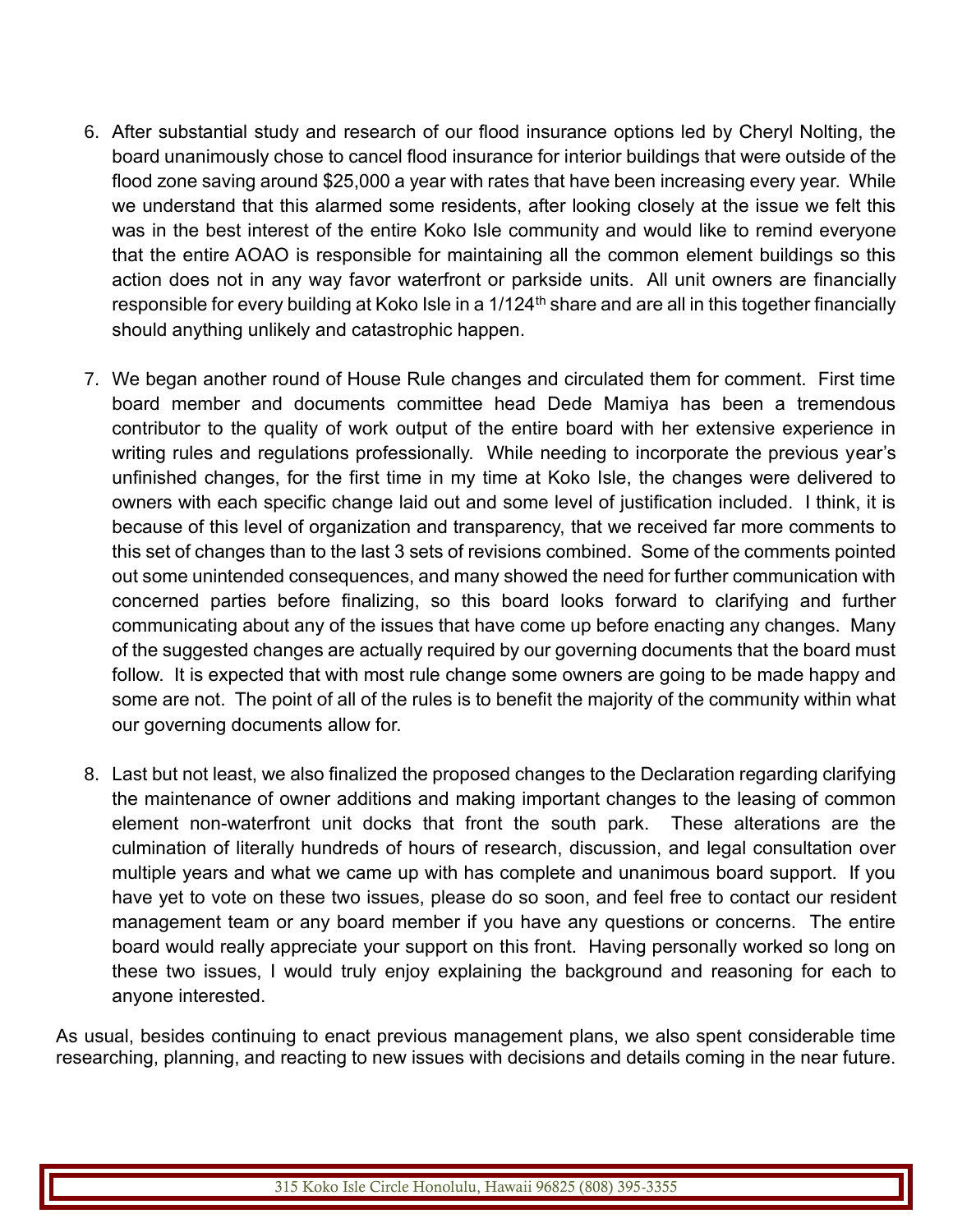Some of the issues we've been working on and expect to have decisions or plans for soon include:

- 1. **Rebuilding of the clubhouse railings, flooring, and stairs.** After receiving and evaluating several bids for this necessary and overdue work, we expect to complete these projects this year.
- 2. **Resumption of common element flat roof repairs/coatings.** While the silicone flat roof coatings that previous boards had high hopes for come with long warranties, they have not performed up to expectations to date, and caused us to put a hold on further such installations. We have looked at alternative products and installers and hope to begin catching up with our flat roof coating schedule in the coming year. Vince and the Buildings and Grounds committee chaired by Dave Tiller have provided leadership on these fronts.
- 3. **Renewal or debulking of our cable TV contract.** With our bulk cable TV contract set to expire, we spent some time researching whether de-bulking our AOAO contract and refunding the money spent on it made sense in the age of cord cutting and with 5G on the horizon. It may not be time for that just yet, but it could make sense in the future. Director Kelly Burke and Vince have been leading this analysis.
- 4. **Electrical pedestal analysis and planning.** Our electrical pedestals and circuitry within is another asset which we are evaluating our options on timing and degree to refurbishment or replacement. It's a project with a wide range of approaches and solutions which we hope to study carefully. Kelly Burke and Dave Tiller have taken the leadership role on this important project.
- 5. **Individual water sub-meter research.** We also have started looking into the potential for individual water meters for each unit to encourage savings and fairness amongst all owners at Koko Isle. No conclusions on this front yet, but it may make sense to do someday. Dede and Doug Seifers have been leading the information gathering in this area.
- 6. **Painting of all the buildings at Koko Isle.** Lastly, we have building siding repair and painting to begin this coming year as the most expensive recurring maintenance item left at Koko Isle. Actual painting may start this year or next, but at least preparations will definitely begin soon.

Doug Seifers reprised his role as Treasurer this year and continues to go above and beyond in tracking and scrutinizing our expenses. For simplicity, I'll again be reporting some financial highlights myself in lieu of a separate Treasurer's report this year.

As we signaled earlier, we did have to raise HOA dues for 2021, though we managed to keep the increase down to 2.9%, rather than the initially expected 5%. As many of you know, this is the first increase in HOA dues for the past 9 years, despite rising costs in many areas, and the association doing over \$5 million in project improvements.